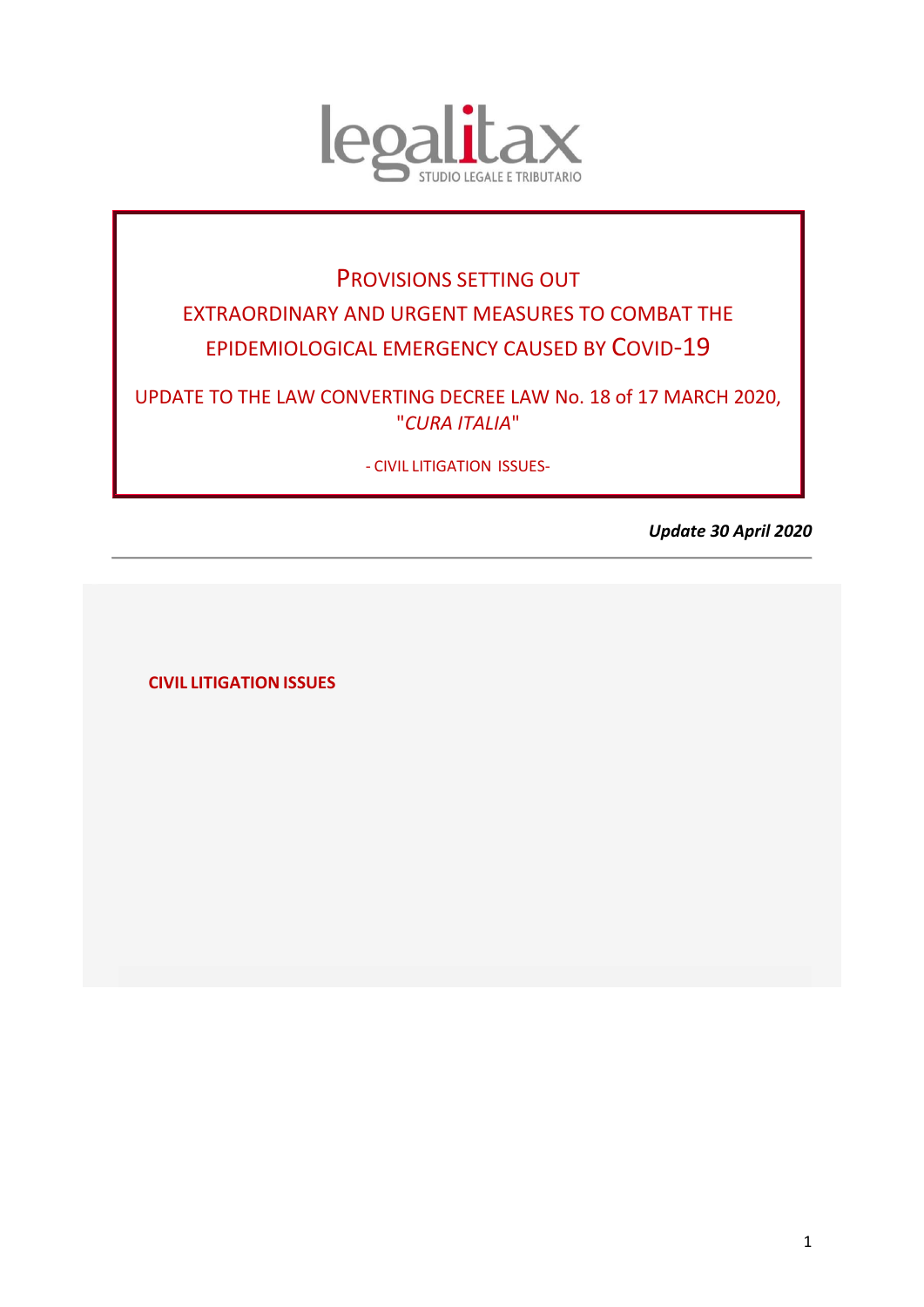## **Civil proceedings in Italy during COVID-19 emergency: Decree Law no. 18/2020 ("***Decreto Cura Italia***") and its amendments**

In order to prevent the Covid-19 transmission of all persons involved with judicial activity, the Italian Government has inter alia introduced measures to limit such activity (through postponement of hearings and suspension of procedural time limits) or to enable their carrying out through remote means.

Such measures, which are summarized below, shall be applied in two different phases: Phase 1 from 9.3.2020 to 11.5.2020 and Phase 2 from 12.5.2020 to 30.6.2020.

#### **Phase 1 from 9.3.2020 to 11.5.2020: postponement of hearings and suspension of procedural time limits**

Article 83 of Decree Law no. 18/2020 ("Decreto Cura Italia") provided for the postponement of hearings and the suspension of all procedural time limits relating to civil and criminal proceedings, with the sole exception of those (i) regarding matters or proceedings considered "unpostponable" (as identified in Paragraph 3 of the same Article) or (ii) whose delayed processing may cause serious harm to the parties. In the latter case, a declaration of urgency must be issued by the Head of the Judicial Office or, for proceedings already commenced, by the Judge or the Chairman of the Panel.

The afore-mentioned measures, that apply starting from 9 March, have been extended until 11 May by Article 36 of Decree Law no. 23/2020 ("Decreto Liquidità"). As a result of said amendment, the suspension term of civil and criminal proceedings has therefore been extended from 38 to 63 days (going from 9.3.2020 to 11.05.2020).

Instead, with regard to administrative proceedings, the suspension of procedural time limits for those pending at 23 February 2020, or commenced after that date, was extended until 15 May by Article 37 of Decree Law no. 23/2020.

In addition to the above, Conversion Law no. 27/2020 made some minor changes to Decree Law 18/2020 by introducing – for civil matters – an additional exception to the application of the postponement and suspension, namely the electoral proceedings referred to in Articles 22, 23 and 24 of Legislative Decree no. 150/2011.

As far as the operation of the suspension of procedural time limits is concerned, in case (i) a procedural term starts during the suspension term, the starting of the former is postponed until the end of the latter; (ii) if a procedural term to be counted backwards ends during the suspension term, the hearing (or any time limit) from which such count starts must be postponed so as to ensure that the procedural term does not fall, totally or partially, within the suspension term.

The suspension applies to all time limits, including those for commencing and continuing lawsuits, enforcement proceedings, appeals and for the adoption of judicial measures.

## **Phase 2 from 12.5.2020 al 30.6.2020: remote means of conducting civil hearings**

Article 83 of Decree Law no. 18/2020 also envisages general provisions for the management of Phase 2, which need to be implemented through specific measures by each Judicial Office.

In particular, Paragraph 7, letters f) and h) of said Article introduces two remote means of conducting civil hearings, namely:

- video-conference, for hearings that require the presence of counsels, parties and/or Judge's auxiliaries (the latter were added by the conversion law), and
- . written proceedings ("udienza cartolare"), for hearings that do require presence of counsels only.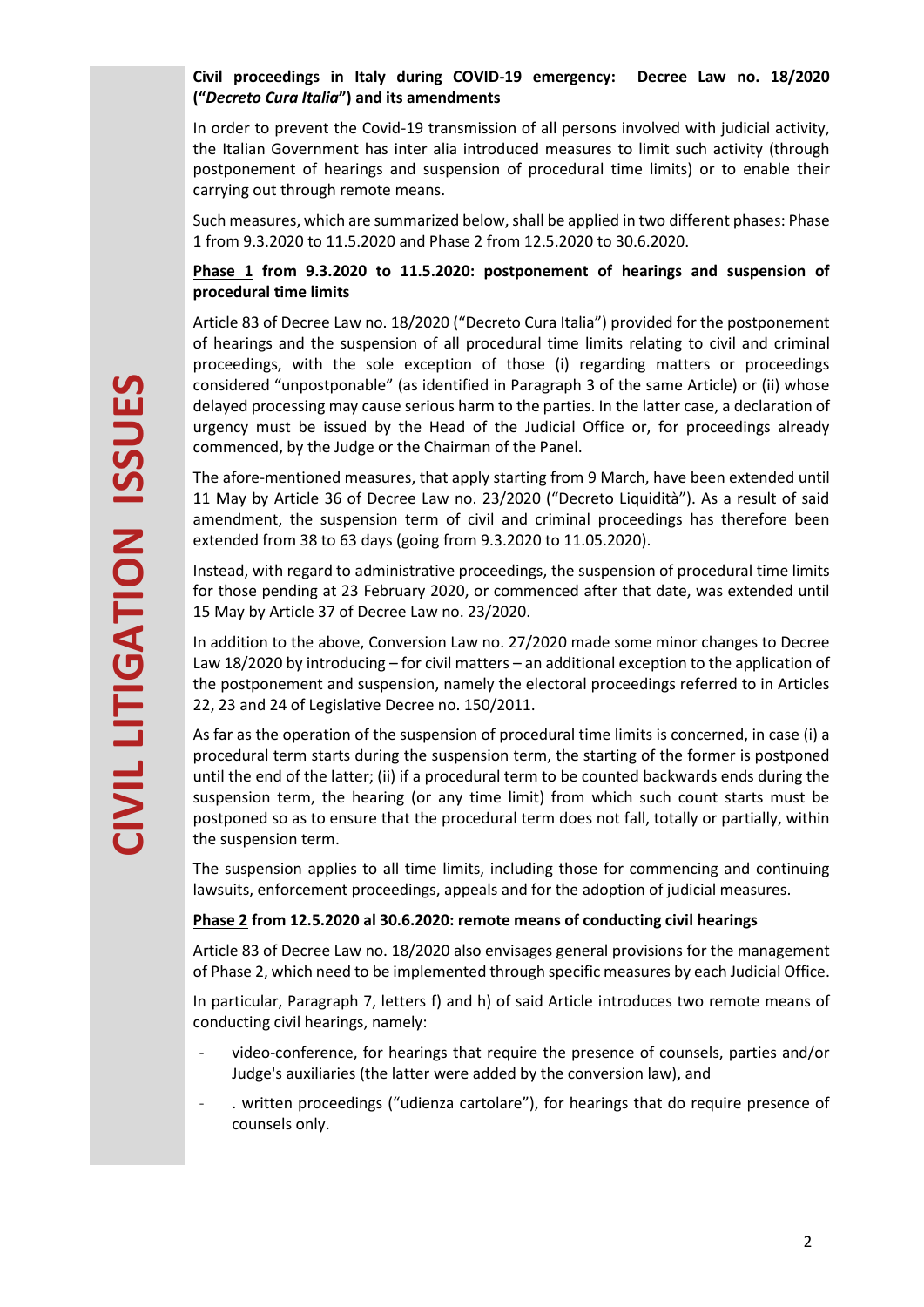As far as video-conference hearings are concerned, means of remote connections are identified and regulated by order of the Head of Information and Automated Systems of the Ministry of Justice ("Direttore generale dei sistemi informativi e automatizzati"). On the other hand, the written proceedings for remote hearings entails the exchange and filing of written notes by the parties and the adoption of the Judge's decision outside the hearing.

The criteria for adopting one or the other remote means have not been determined for the event only counsels are required to attend the hearing, which leaves wide discretion to Judicial Offices as to such choice.

The remote procedural means may apply, at the discretion of the Heads of Judicial Offices, to proceedings not subject to Phase 1-suspension.

Hearings that require the presence of subjects other than counsels, parties and/or Judge's auxiliaries, such as e.g. witnesses, are not included in Phase 2 and are hence being postponed to a date after 30 June.

With resolution of 26 March 2020, the Superior Council of the Judiciary ("Consiglio Superiore della Magistratura") issued Guidelines for the Judicial Offices regarding the COVID 19 emergency and relevant Application Protocols thereof, which are subject to amendments by the Councils of the local Bar Associations. In any case, such Guidelines and Application Protocols merely entail operational recommendations not limiting in any way the construction of legal provisions by the Judges.

In concrete terms, for video-conference hearings, the Judge must inform in advance the counsels (and the public prosecutor, if their participation is required) of the day, time and method of connection (Article 83, Para. 7, letter f of Decree Law no. 18/2020).

For the "written proceedings", which will likely become the main remote means for conducting civil hearings, the Application Protocol requires Judges to schedule reasonable terms for the lodging of written notes by the parties. The clerk's office shall communicate the Judge's scheduling to the parties, who shall then file their written notes accordingly. The parties may also be requested to provide an electronic copy of the documents that are not already included in the electronic file, for having been originally lodged as hard copies.

It is not clear whether failure to lodge the written notes by all counsels is equivalent to failure to appear at hearings pursuant to Article 309 of the Italian Code of Civil Procedure, envisaging the cancellation of the proceedings in case none of the parties appears at two consecutive hearings. For the sake of clarity, it is therefore advisable that Judges explicitly provide for such event.

With reference to civil proceedings before Supreme Court of Cassation, a memorandum of understanding by the National Bar Council and the Supreme Court provides for the "digitalization" of chamber hearings pursuant to Article 375 of the Italian Code of Civil Procedure. Said memorandum envisages, firstly, that the clerk's office shall invite the counsels to send, by means of registered e-mail, a pdf version of the deeds and documents, with the warning that if such documentation is not received within 7 days of receipt of the hearing notice, the hearing may be rescheduled. Secondly, the chamber hearing shall be carried out remotely.

In addition to the above, for Supreme Court proceedings Conversion law has introduced the possibility of electronic filing of all deeds and documents until 30 June (Article 83, Paragraph 11-bis of Decree Law no. 18/2020). For such purpose it is however necessary to wait for the implementation of a specific electronic service by the Head of Information and Automated Systems of the Ministry of Justice.

Finally, Conversion Law also provided that during the emergency situation (i.e. for a yet unspecified period of time) the signing of powers of attorney for civil litigation by the client and its authentication by the lawyer may exceptionally be neither contextual nor handwritten: the client may electronically transmit a scanned copy of the signed POA together with a copy of their ID and the lawyer may then authenticate such document with their personal e-signature.